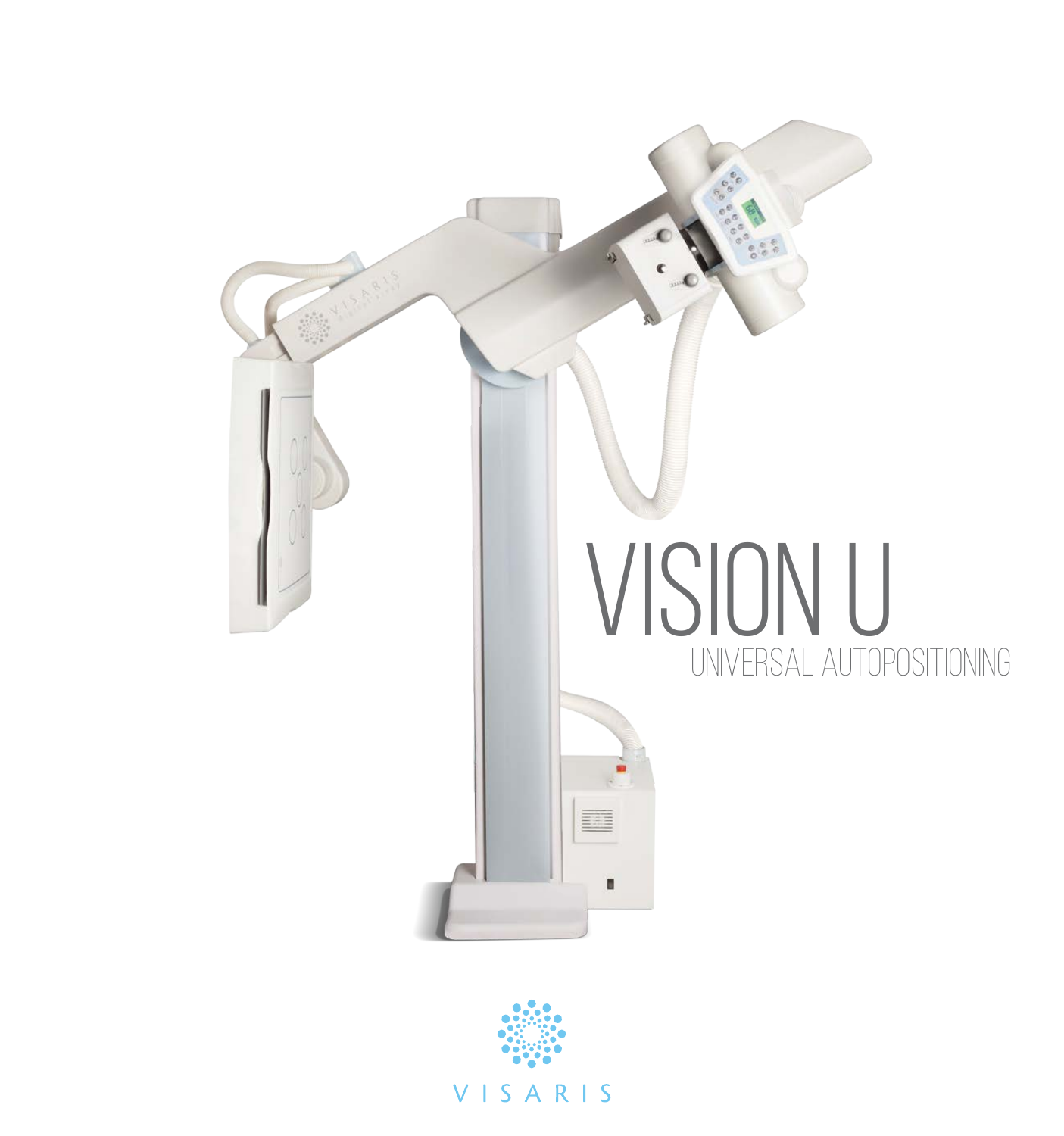



**aec**

# HIGH PERFORMANCE DIGITAL IMAGING

Vision U is a latest generation, universal digital radiography (DR) system for a wide range of general and specialist diagnostic imaging applications. Programmable autopositioning of the X-ray tube and large (43x43 cm) digital flat panel detector enables efficient and flexible imaging of all anatomies of both walking and immobile patients.

Direct digital acquisition with optimally adjusted, anatomy specific imaging and image processing protocols produces crystal clear visualisations of all imaged anatomies at significantly lower doses compared to film and CR devices. A single system console seamlessly controls all active system components meaning unparalleled user ergonomy and high workflow automation. Whether you need general inpatient imaging or traumatised immobile patients Vision U provides high patient throughput at outstanding diagnostic quality.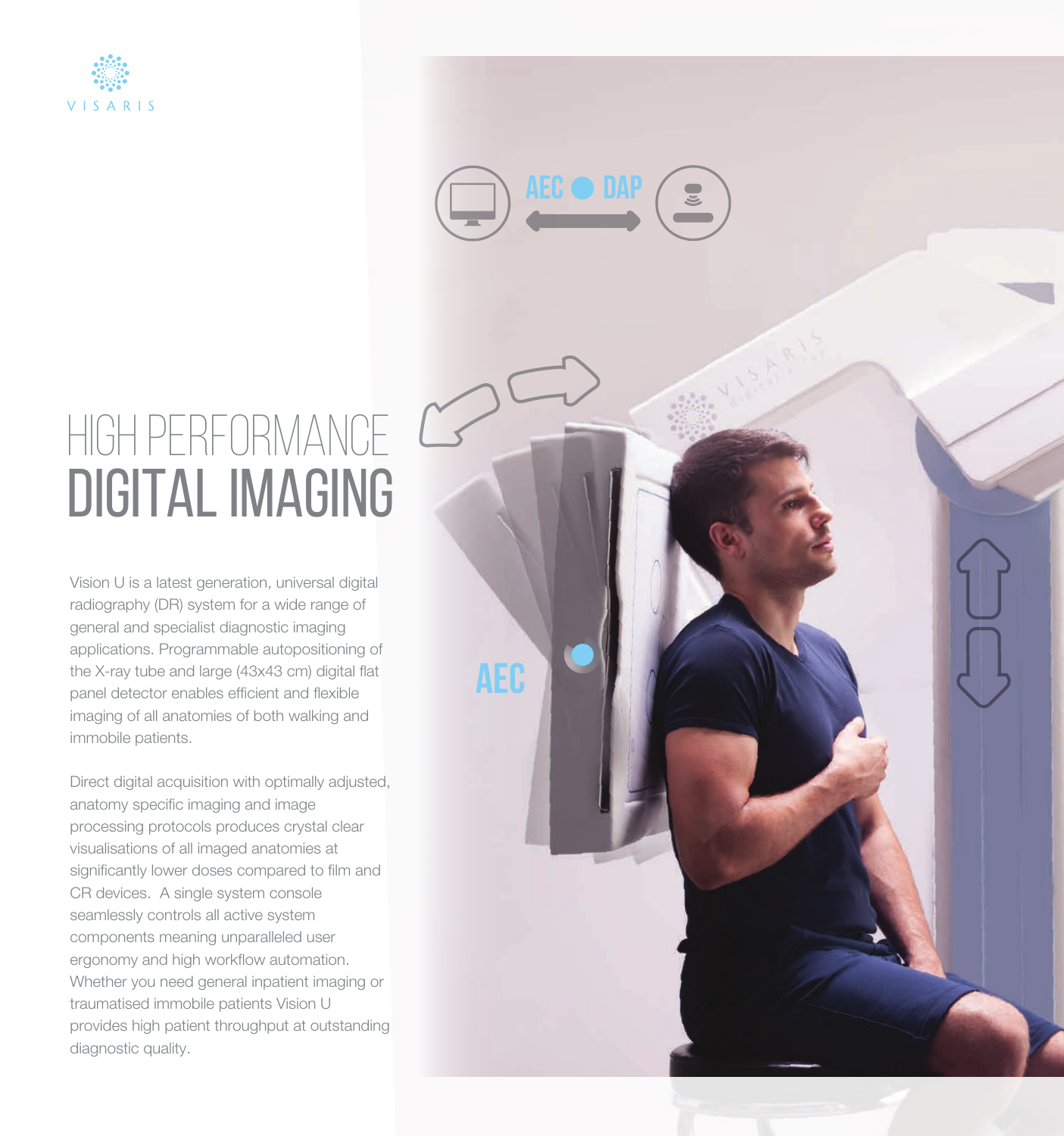



#### VISION U PROVIDES:

• motorised autopositiong of the device in all directions

• programmable positions available on a remote control device

- high-frequency generator controlled from main system console
- high-quality digital flat panel detectors:

43x43cm fixed or 43x35cm portable

- automated exam set-up with patient search and worklist load
- anatomy specific exposure parameters and image processing
- DICOM archiving on PACS and CD, multi-image printing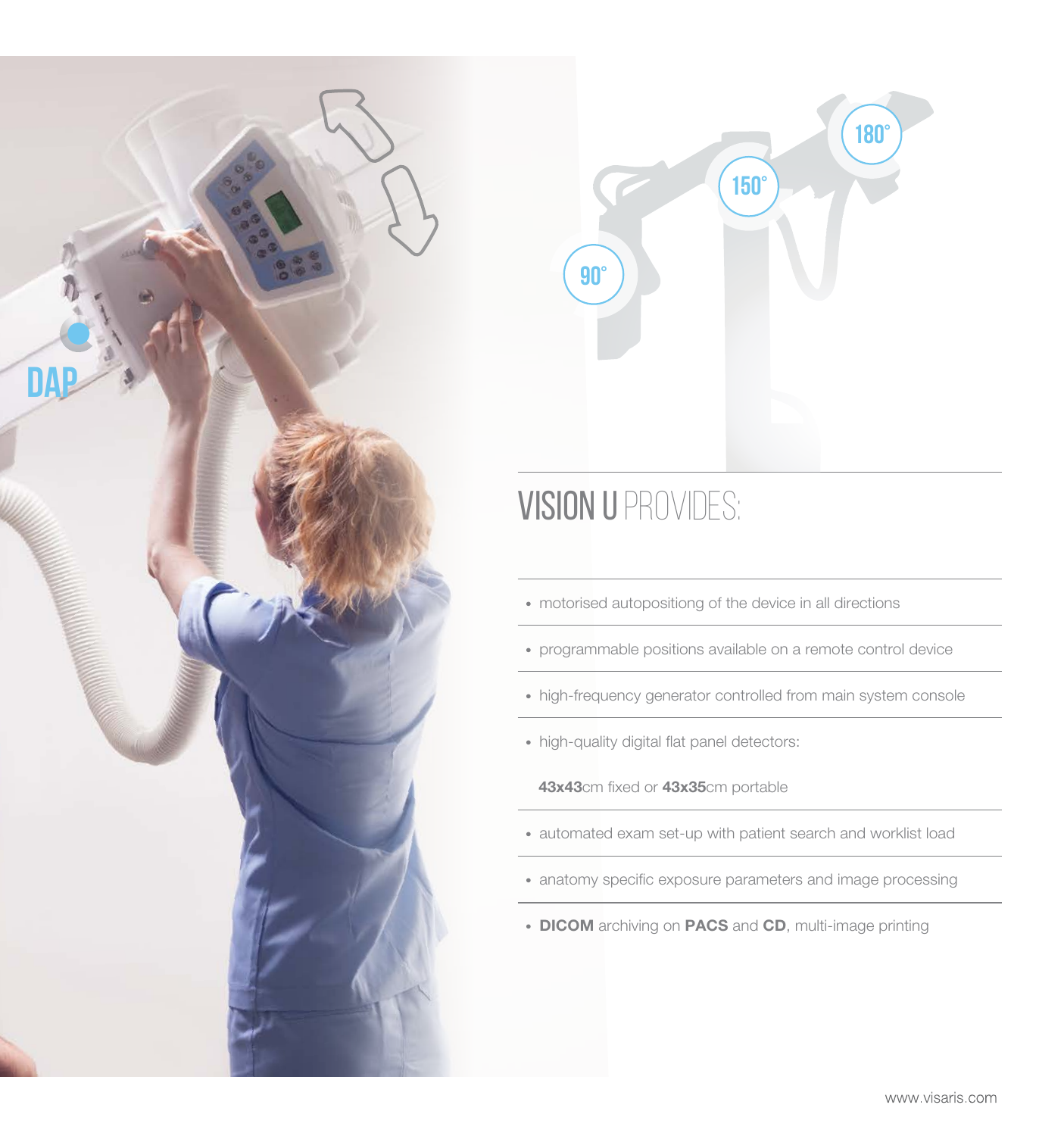

# For reliable **DIAGNOSTICS**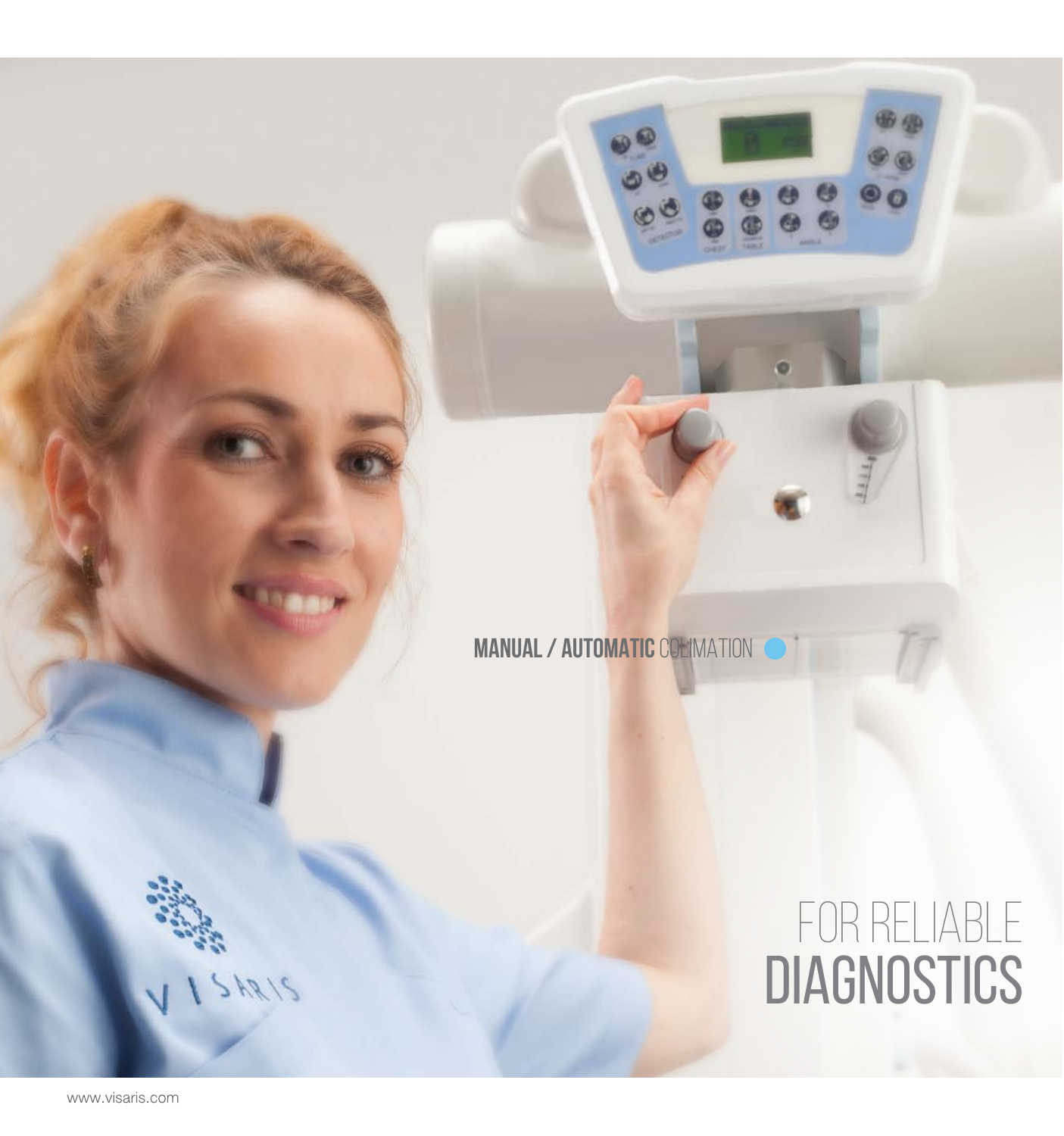







Latest, high sensitivity DR flat panel technology integrated in the Vision U system allows significant reduction in X-ray dosages while large 43x43 cm active area provides for imaging of all anatomies in high resolution. Automated, protocol specific image processing produces

optimal visualisation of all anatomies while powerfull post-processing tools such as structure enhancement and contrast optimisation further improve diagnostic capabilities of the Vision U system. Integrated quality monitoring modules enable long-term monitoring and management of patient dosages and rejected images to give you complete control of the imaging process and safety of your patients and co-workers.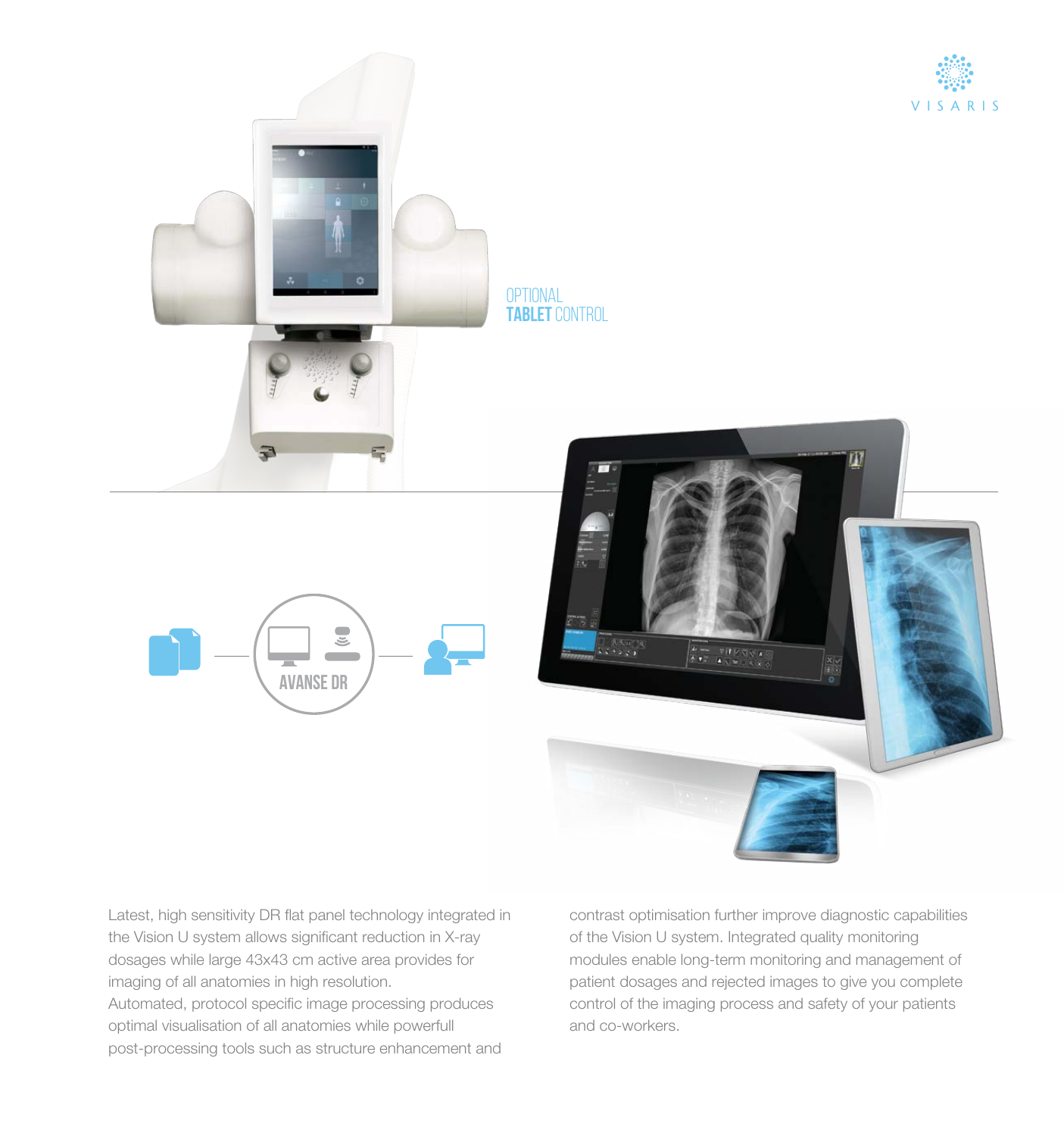

### UNPARALLELE **EFFICIENCY**

Intuitive workflow with patient and worklist search and load, and automated anatomy specific exposure setting (APR) make working on the Vision U system a breeze. Whether you are trying to set stand position, modify generator parameters, process images or send images to PACS all system functions are available from sophisticated user

consoles with simple, ergonomic graphical interface in your language. Efficient acquisition with the image on screen in less than 3 seconds and automated stand positioning into programmed techniques reduce the radiographic examination time and provide for high patient throughput.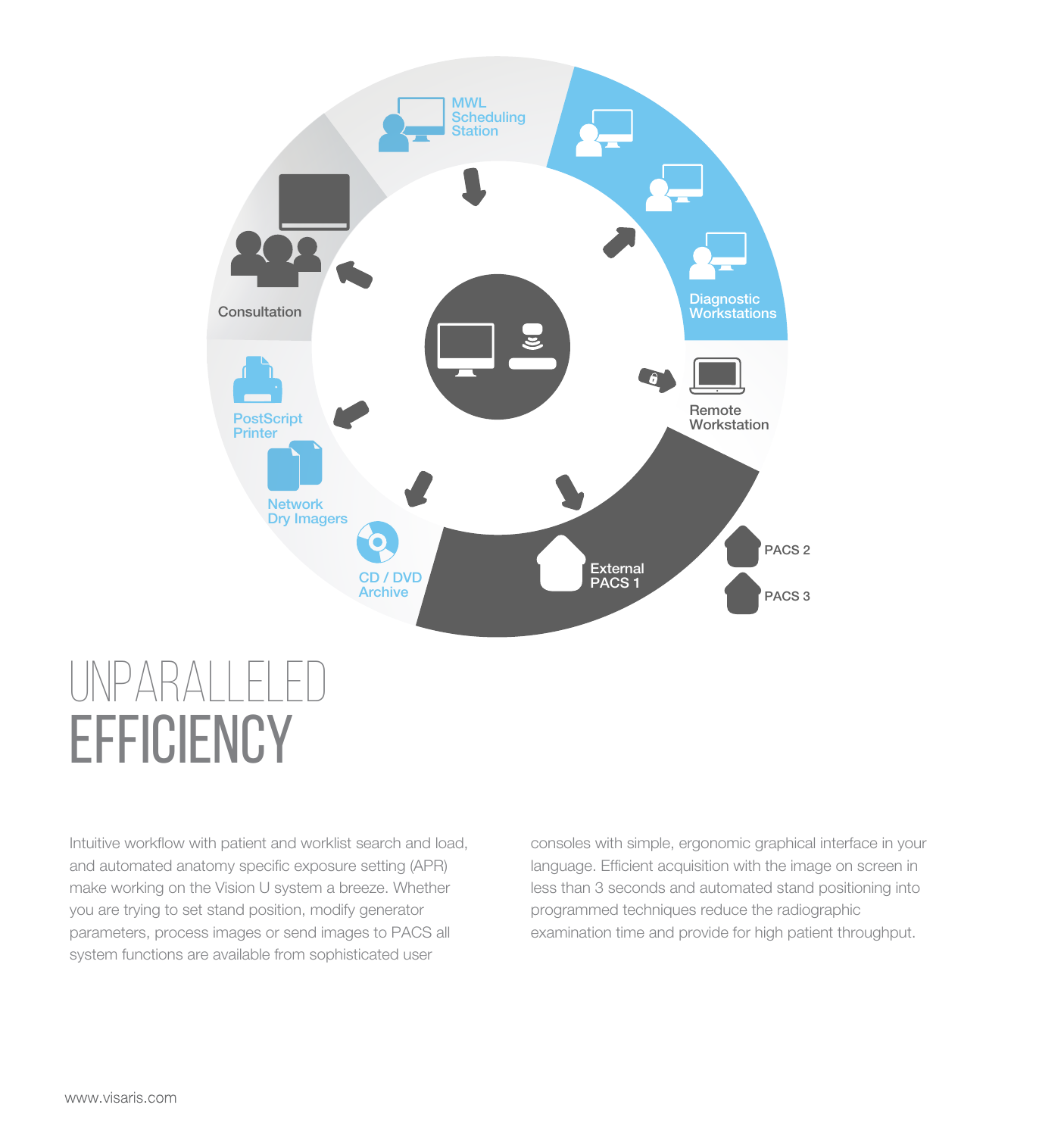







standard accessories: **remote controle triger box patient table**



#### optional accessories: **image stitching stitching patient stand**

DICOM image formatting with all associated patient and examination meta-data integrate Vision U systems seamlessly into modern radiology PACS-RIS systems for filmless and paperless diagnostics. Whether you are loading a pre-set imaging worklist, archiving recorded images into a local archive, sending them to PACS, DICOM CD or radiology workstations Vision U DICOM integration module provides a wide range of DICOM communication functionality for safe data transfer and independent imaging.